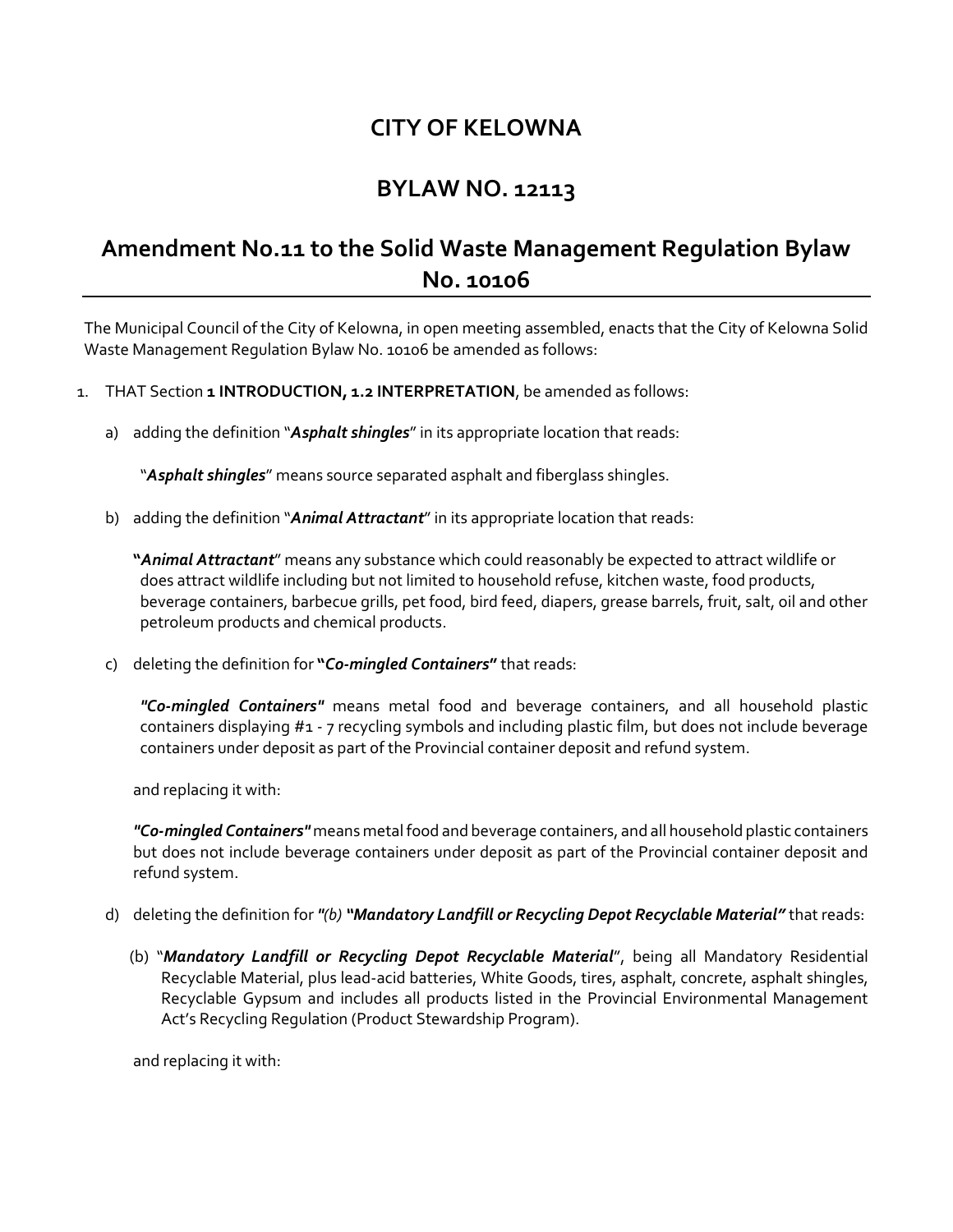- (b) "*Mandatory Landfill or Recycling Depot Recyclable Material*", being all Mandatory Residential Recyclable Material, plus lead-acid batteries, White Goods, scrap metal, tires, asphalt, concrete, asphalt shingles, Recyclable Gypsum and includes all products listed in the Provincial Environmental Management Act's Recycling Regulation (Product Stewardship Program).
- e) adding the definition "*Wildlife*" in its appropriate location that reads:

**"***Wildlife***"** any mammals not normally domesticated, including but not limited to bears, cougars, coyotes, wolves, foxes, raccoons, feral rabbits and skunks.

f) deleting the definition for "*Wood Waste*" that reads:

*"Wood Waste"* means clean, organic, source-separated material including, but not necessarily limited to:

- **•** Branches greater than 5 centimetres in circumference;
- kiln-dried dimensional lumber (such as wood pallets, board ends and demolition wood waste);
- plywood;
- particle board; and
- pressed board.

provided such material is free of chemical treatments, creosote, rocks, metals (other than nails and screws), paint, wire, fibreglass, asphalt materials, and other non-wood materials.

and replacing it with:

*"Wood Waste"* means clean, organic, source-separated material including, but not necessarily limited to:

- $\bullet$  Branches greater than  $\varsigma$  centimetres in diameter;
- kiln-dried dimensional lumber (such as wood pallets, board ends and demolition wood waste);
- plywood;
- particle board; and
- pressed board.

provided such material is free of chemical treatments, creosote, rocks, metals (other than nails and screws), paint, wire, fibreglass, asphalt materials, and other non-wood materials.

g) deleting the definition for "*Yard Waste*"that reads:

"*Yard Waste*" means green waste including but not necessarily limited to grass, hedge clippings, leaves, flowers, vegetable stalks, woody or herbaceous waste, and prunings up to 5 centimetres in circumference.

and replacing it with:

"*Yard Waste*" means green waste including but not necessarily limited to grass, hedge clippings, leaves, flowers, vegetable stalks, woody or herbaceous waste, and prunings up to 5 centimetres in diameter.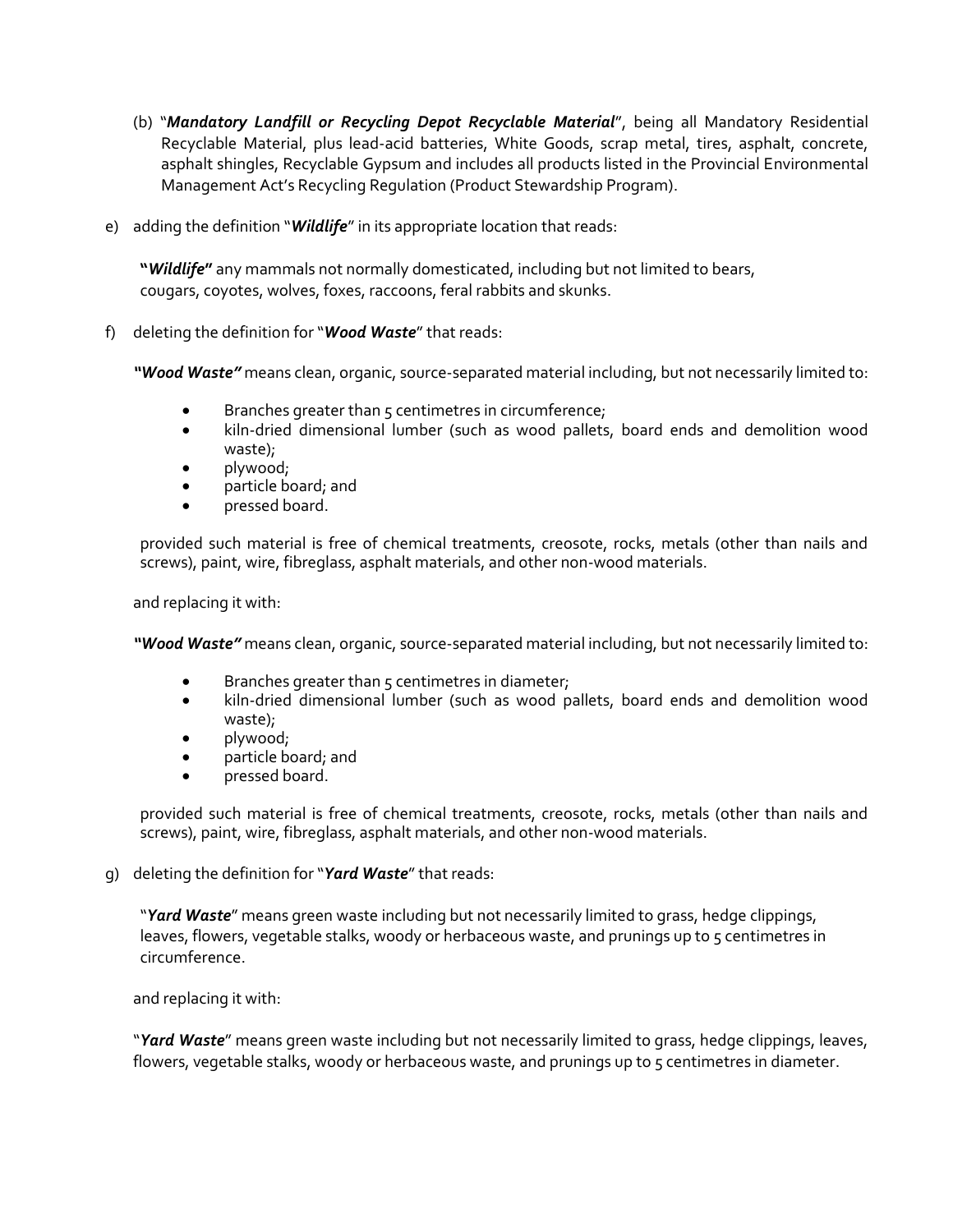2. AND THAT Section 2 **COLLECTION SYSTEMS,** Section 2.2 Container Requirements – Residential, be amended by deleting sub-section 2.2.13 that reads:

"From the beginning of March to the end of November on designated collection days each Residential Dwelling Premise shall be permitted to place a Yard Waste Cart at the curb for collection."

And replacing it with:

"From the beginning of March to the end of December on designated collection days each Residential Dwelling Premise shall be permitted to place a Yard Waste Cart at the curb for collection."

3. AND THAT **Schedule "B" CURBSIDE PICK UP LIMITS AND COLLECTION FEES, Section 2.0** be amended by deleting the following:

|                               | 2018     | 2019     | 2020     |
|-------------------------------|----------|----------|----------|
| <b>Garbage Collection fee</b> | \$84.96  | \$84.96  | \$84.96  |
| Finance Administration fee    | \$4.21   | \$4.21   | \$4.21   |
| Landfill Disposal             | \$50.68  | \$56.68  | \$56.68  |
| <b>WRO Programming</b>        | \$17.56  | \$17.56  | \$17.56  |
| <b>Cart Borrowing Costs</b>   | \$16.89  | \$16.89  | \$16.89  |
| <b>TOTAL</b>                  | \$174.30 | \$180.30 | \$180.30 |

Each *Residential Dwelling Premise* using a 240L cart for garbage collection will pay an additional annual fee outlined in the table below. Also, each *Residential Dwelling Premise* may request and obtain a second Yard Waste Cart for a one-time cost of \$55.00 plus an annual fee of \$30.00

and replacing it with:

|                                                               | 2020     | 2021     |
|---------------------------------------------------------------|----------|----------|
| Garbage, Yard Waste, Recycling and<br>Curbside Collection fee | \$162.74 | \$163.87 |
| <b>CORD Waste Reduction Office</b><br>Programming             | \$17.56  | \$17.56  |
| TOTAL                                                         | \$180.30 | \$181.43 |

Each *Residential Dwelling Premise* using a 240L cart for garbage collection will pay an additional annual fee outlined in the table below. Also, each *Residential Dwelling Premise* may request and obtain up to two additional Yard Waste Carts for a one-time cost of \$60.00 per cart plus an annual fee of \$30.00 per cart.

4. AND THAT **Schedule "B" CURBSIDE PICK UP LIMITS AND COLLECTION FEES, Section 2.2** be amended by deleting in its entirety the following:

"Cart size Change Outs will be assessed a Change Out Fee of \$25.00 plus applicable taxes per Change Out exchange and will be invoiced to the Owner of the Residential Dwelling Premise."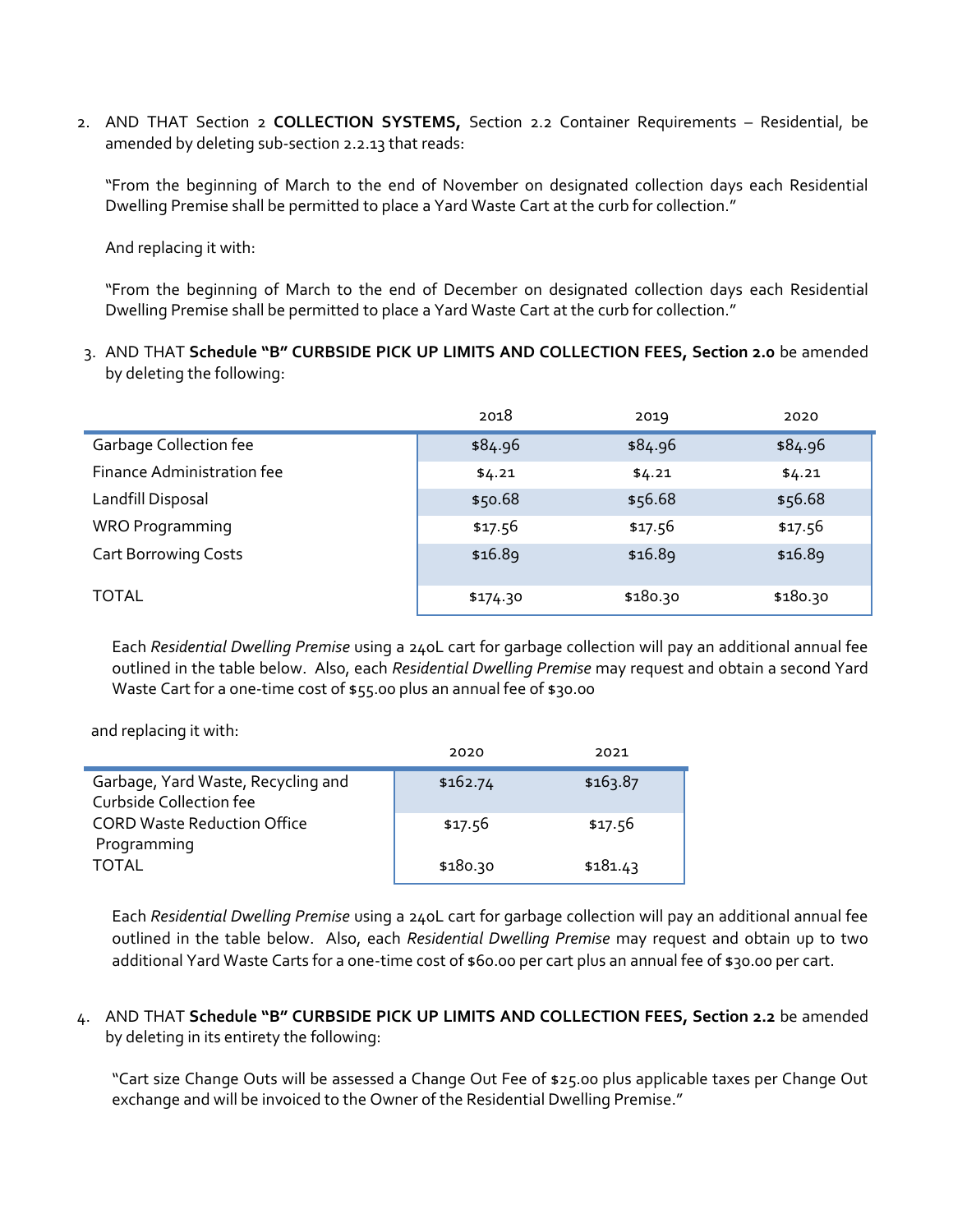And replacing it with:

"Cart size Change Outs will be assessed a Change Out Fee of \$25.00 plus applicable taxes per Change Out exchange when upsizing or for additional carts and will be invoiced to the Owner of the Residential Dwelling Premise. Downsizing or removal of carts will not be charged the Change Out Fee."

- 5. AND THAT **Schedule "E" SANITARY LANDFILL / RECYCLING FEES, Section 1(e)ii** be amended by deleting tone and replacing it with tonne.
- 6. AND THAT **Schedule "E" SANITARY LANDFILL / RECYCLING FEES, Section 1(f)** be amended by deleting the following:

"Tires (with or without rim, as indicated):

(i)  $up to 40.64 cm (16 in) diameter, with or without rim$   $$3.00 per tire$ 

(ii)  $40.64$  to  $64.77$  cm (16 to 25.5 in) diameter, without rim  $\qquad\qquad$  \$5.00 per tire

(iii)  $40.64$  to  $64.77$  cm (16 to  $25.5$  in) diameter, with rim  $$10.00$  per tire"

And replacing it with:

"Tires – Passenger vehicle, light and medium duty tires

- $(i)$  Up to 22.5" with no rims free
- (ii) Up to  $22.5''$  on rims  $$20.00$  per tire
- (iii) Heavy duty and tires larger than 22.5" Not accepted"
- 7. AND THAT **Schedule "E" SANITARY LANDFILL / RECYCLING FEES** be amended by deleting sub-section (i) in its entirety.
- 8. AND THAT **Schedule "E" SANITARY LANDFILL / RECYCLING FEES, Section 1(m)** be amended by deleting the following:

All other residential *Garbage* not included above:

| "\$85.00 per metric tonne" | Effective January 1, 2018 |
|----------------------------|---------------------------|
| "\$95.00 per metric tonne" | Effective January 1, 2019 |
| \$100.00 per metric tonne" | Effective January 1, 2020 |

And replacing it with:

All other residential *Garbage* not included above:

| "\$100.00 per metric tonne" | Effective January 1, 2020 |
|-----------------------------|---------------------------|
|-----------------------------|---------------------------|

9. AND THAT **Schedule "E" SANITARY LANDFILL / RECYCLING FEES, Section 1(u)** be amended by deleting the following:

"Mattresses \$12.50 each or \$12.50 each plus weight (as Garbage) when in a co-mingled load"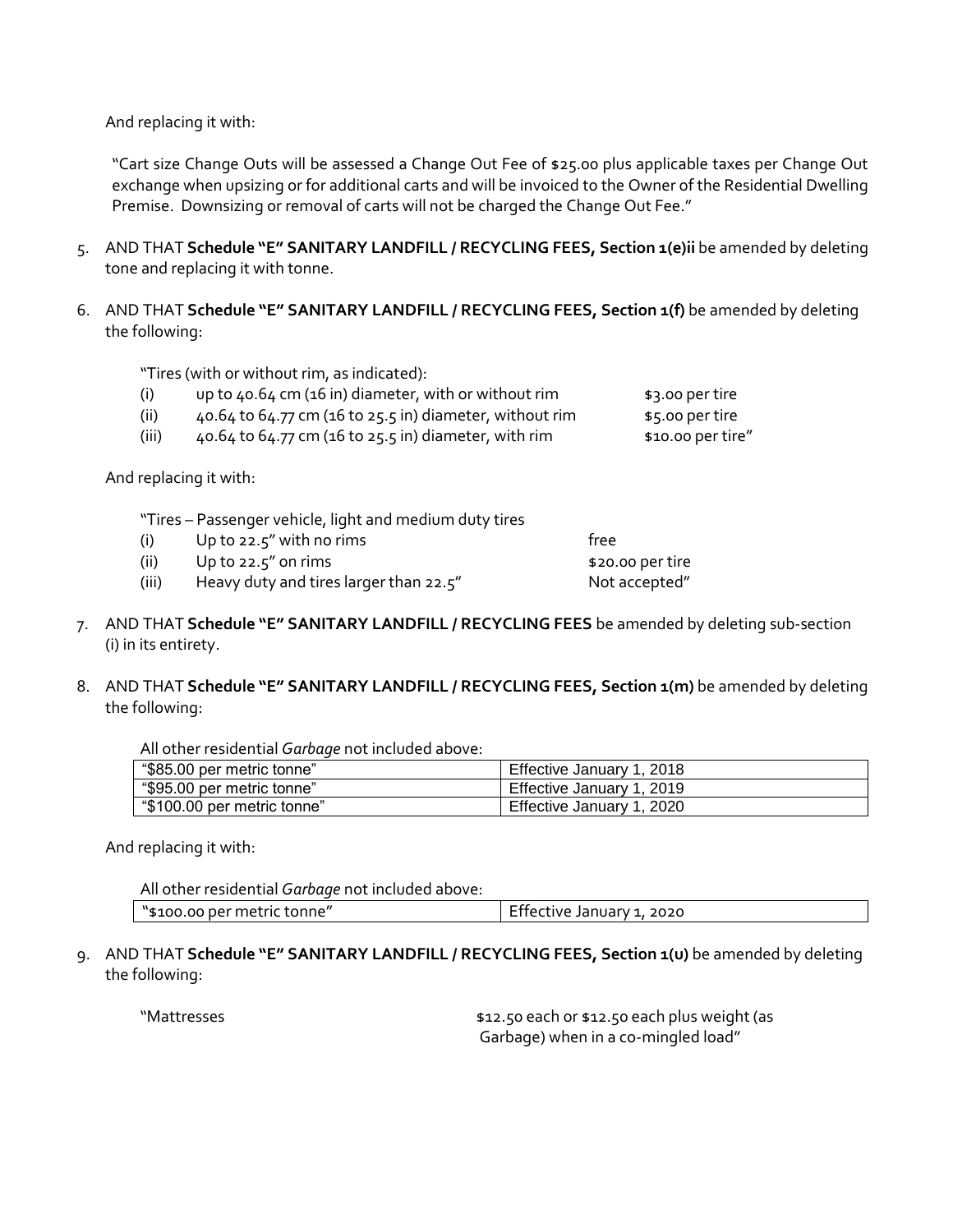and replacing it with:

"Mattresses "Mattresses" basic of \$15.00 each or \$15.00 each plus weight (as Garbage) when in a co-mingled load"

10. AND THAT **Schedule "E" SANITARY LANDFILL / RECYCLING FEES, Section 1** be amended by adding in its appropriate location a new sub-section (w) that reads:

"Asphalt shingles for recycling  $\bullet$  "Asphalt shingles for recycling  $\bullet$ "

11. AND THAT **Schedule "E" SANITARY LANDFILL / RECYCLING FEES, Section 2** be amended by deleting the following:

"At all times when the scales are not operating, all material delivered to the *Landfill* shall be subject to the following charges, according to the type of vehicle delivering the material. and without taking into consideration the volume or weight of the material contained in the vehicle:

| <b>Vehicle Type</b>                                                  | Fee                         |
|----------------------------------------------------------------------|-----------------------------|
| Utility Trailer, or Vehicles up to 3/4 ton                           | \$8.00 for January 1, 2012  |
| Utility Trailer, or Vehicles up to 3/4 ton                           | \$10.00 for January 1, 2013 |
| <b>Tandem Axle Trailer</b>                                           | \$50.00                     |
| Side Dump Collector Truck, less than 50m <sup>3</sup>                | \$100.00                    |
| Side Dump Collector Truck, equal to or greater than 50m <sup>3</sup> | \$150.00                    |
| Curbster                                                             | \$250.00                    |
| Roll-off Open Container, 15 yard bin                                 | \$80.00                     |
| Roll-off Open Container, 20 yard bin                                 | \$95.00                     |
| Roll-off Open Container, 30 yard bin                                 | \$155.00                    |
| Roll-off Open Container, 40 yard bin                                 | \$200.00                    |
| Roll-off Closed Compactor Unit, up to 40 yard                        | \$325.00                    |
| Large Compactor, greater than 40 yard                                | \$360.00                    |
| Single Axle Truck (1 ton)                                            | \$60.00                     |
| Single Axle Truck (2 ton)                                            | \$85.00                     |
| Single Axle Truck (3 ton)                                            | \$125.00                    |
| Single Axle Truck (5 ton)                                            | \$170.00                    |
| Single Axle Truck (dump)                                             | \$190.00                    |
| Tandem Axle Truck (dump)                                             | \$280.00                    |
| <b>Tractor Trailer Unit</b>                                          | \$325.00                    |
| Source Separated Recyclables                                         | \$50.00"                    |

and replacing it with:

"At all times when the scales are not operating, all material delivered to the Landfill shall be subject to the following charges, according to the type of vehicle delivering the material:

| Vehicle Type - Yard waste and Wood waste          | Fee     |
|---------------------------------------------------|---------|
| Utility Trailer, car or pick up trucks (<2 yards) | Free    |
| Two to five yard container                        | \$10.00 |
| Container greater than five yards                 | \$25.00 |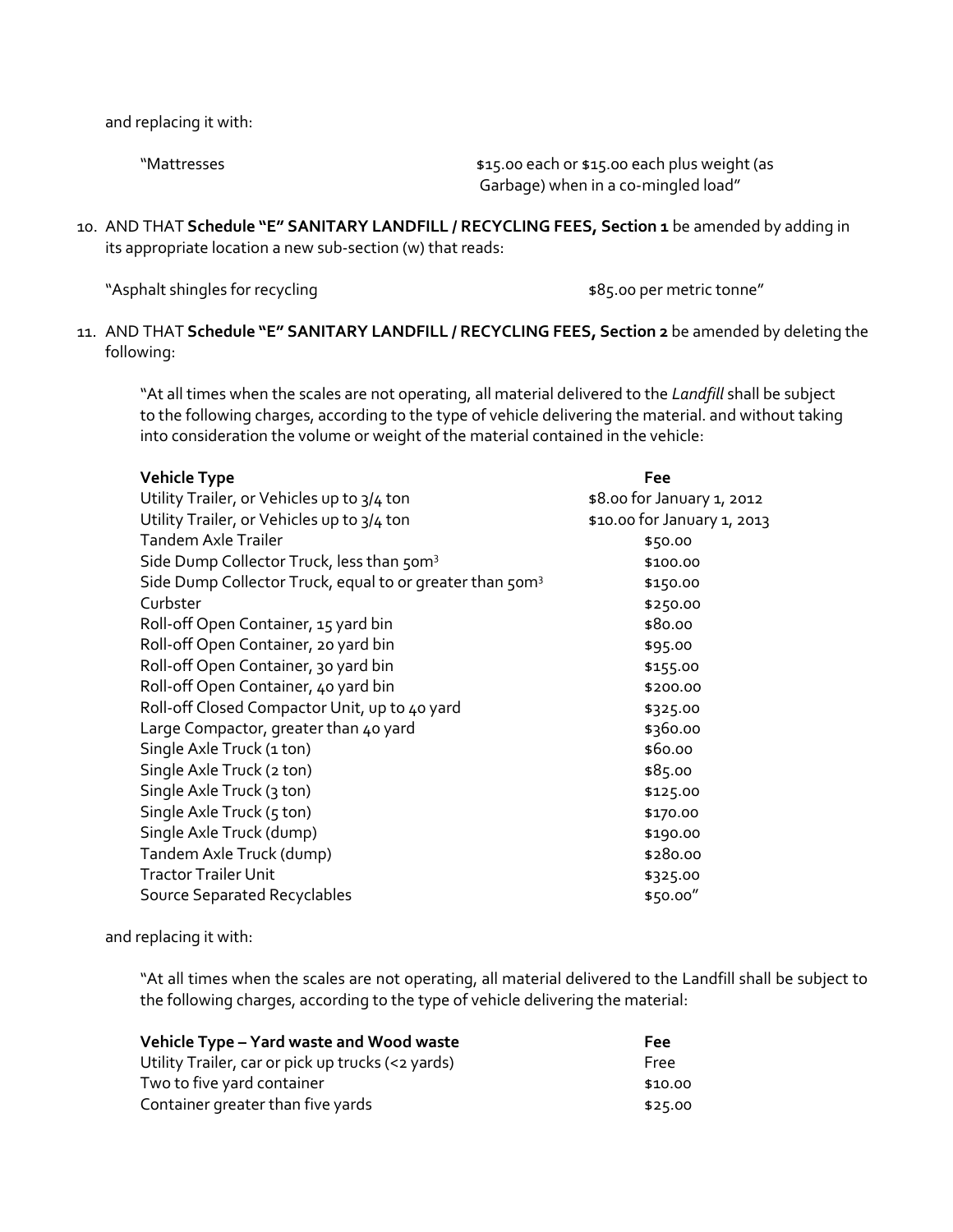| Vehicle Type - All other wastes                                      | Fee      |
|----------------------------------------------------------------------|----------|
| Utility Trailer, car or pick up trucks                               | \$10.00  |
| Tandem Axle Trailer                                                  | \$60.00  |
| Side Dump Collector Truck, less than 50m <sup>3</sup>                | \$150.00 |
| Side Dump Collector Truck, equal to or greater than 50m <sup>3</sup> | \$200.00 |
| Curbster                                                             | \$300.00 |
| Roll-off Open Container, 15 yard bin                                 | \$100.00 |
| Roll-off Open Container, 20 yard bin                                 | \$150.00 |
| Roll-off Open Container, 30 yard bin                                 | \$200.00 |
| Roll-off Open Container, 40 yard bin                                 | \$300.00 |
| Roll-off Closed Compactor Unit, up to 40 yard                        | \$400.00 |
| Large Compactor, greater than 40 yard                                | \$450.00 |
| Single Axle Truck (1 ton)                                            | \$75.00  |
| Single Axle Truck (2 ton)                                            | \$125.00 |
| Single Axle Truck (3 ton)                                            | \$150.00 |
| Single Axle Truck (5 ton)                                            | \$225.00 |
| Single Axle Truck (dump)                                             | \$250.00 |
| Tandem Axle Truck (dump)                                             | \$350.00 |
| <b>Tractor Trailer Unit</b>                                          | \$400.00 |

12. AND THAT **Schedule "E" SANITARY LANDFILL / RECYCLING FEES, Section 3** be amended by deleting the following:

| \$11 per load | Effective January 1, 2018 |
|---------------|---------------------------|
| \$12 per load | Effective January 1, 2019 |

| \$85.00 per metric tonne  | Effective January 1, 2018 |
|---------------------------|---------------------------|
| \$95.00 per metric tonne  | Effective January 1, 2019 |
| \$100.00 per metric tonne | Effective January 1, 2020 |

and replace it with:

| \$12 per load             | Effective January 1, 2019 |
|---------------------------|---------------------------|
|                           |                           |
| \$100.00 per metric tonne | Effective January 1, 2020 |

13. AND THAT **Schedule "E" SANITARY LANDFILL / RECYCLING FEES, Section 5** be amended by adding in its appropriate location a new sub-section 5.c that reads:

"The City of Kelowna and City of Vernon may accept biosolids for composting at Regional Composting Facility located at 551 Commonage Road in Vernon. This Facility manages the biosolids from the two Municipalities, and is funded on a pro-rated basis based on the volumes of biosolids produced by each City. At the discretion of the Director of Civic Operations or designate, the Facility may accept biosolids from other Waste Water Treatment Plants at the following rate, plus applicable tax: